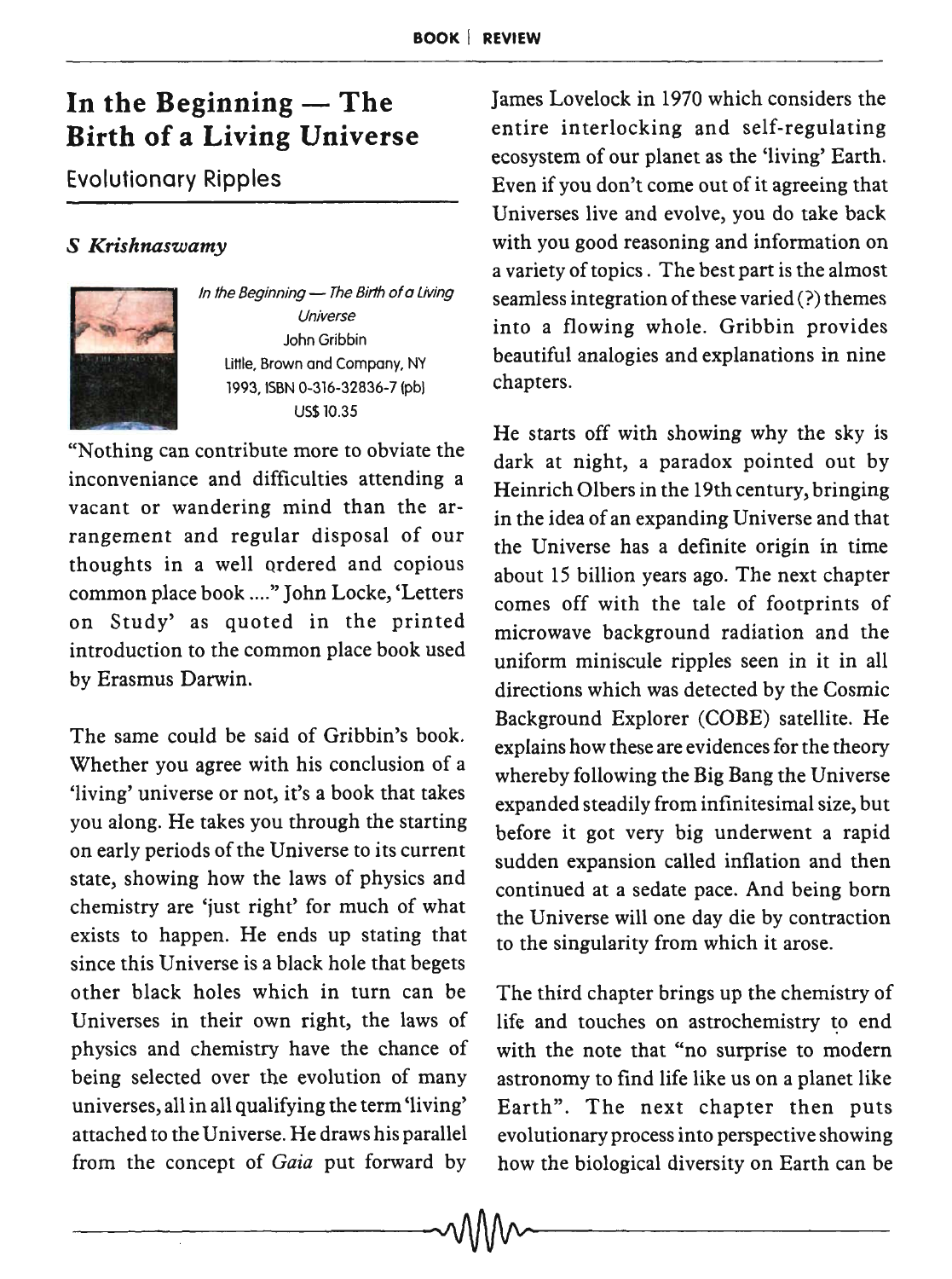traced back to the benefits of our cyanobacterial ancestors 2 billion years ago. You learn about the Evolutionary Stable Energy - games theory approach of John Maynard Smith and how given variation and selection and a long enough time span evolution can produce human beings out of single celled bacteria. Life is thus an all or none phenomenon which leads you to the Gaia hypothesis and the next chapter concludes that the answer to how we and the living planet fit into the scheme of things lies in the fact that the Universe may be a descendant of a long line of Universes. The sixth chapter then gives an overview of the Universe with all its vastness and distances involving stars, galaxies and black holes.

The next chapter is a fairy tale chapter and shows how' Goldilocks' finds porridge, chair and bed that are just right for her, not because they were made for her, but by trying the ones available, belonging to the three bears. Here we are 'Goldilocks' and the Goldilocks effects, as Gribbin refers to them, are the flatness of the Universe; the energies of formation of Carbon atoms; the proportional strengths of the four basic forces of gravity, electromagnetism, strong and weak nuclear forces; and others. He considers might-have-been situations and shows why the production of carbon is good for the Universe. This leads us to star formation, supernovae explosions, the formation of spiral galaxies and the next chapter. There is an effort to show how the galaxies can be considered 'Gaian' maintaining stability from equilibrium and competing with one another so that only the 'fittest' survive. The Universe it turns out is

extraordinarily good at turning matter into black holes. This just leaves us with how to get the black hole of the Universe which churns out black holes. The final chapter takes one through the formation of the Universe via inflation. How quantum fluctuations can produce out of singular nothingness the initial seed which by inflation and expansion bring on universe(s) which form black holes and collapse into singularity and so on add infinitum each time getting a mutated set of physical and chemical laws. One of them then being 'just right' in that we can exist and read all this. A book worth reading and buying.

The Gaian theory of Lovelock revolved around the idea that the Earth's biological and physical components interact in a way that is self-sustaining. Though his theory was not taken seriously by scientists; now *Gaia*  and the notion of the superorganism are being viewed in the light of the modern mathematical theory of complexity. Similarly, it is likely that Gribbin's idea of a 'living' Universe may not find the acceptance he asks for and will probably be delegated to the outfield now. Moreover from the point of view of entropy, that decreases for organised systems and increases for the Universe as a whole, and which can be used to characterise evolution - a 'living' Universe will be hard to reconcile. Possibly, the view put forward by Gribbin will be picked up later for the 'holistic' viewpoint of the Universe and its interconnection with life.

S Krishnaswamy, School of Biotechnology, Madurai Kamaraj University, Madurai 625 021, India

--------~--------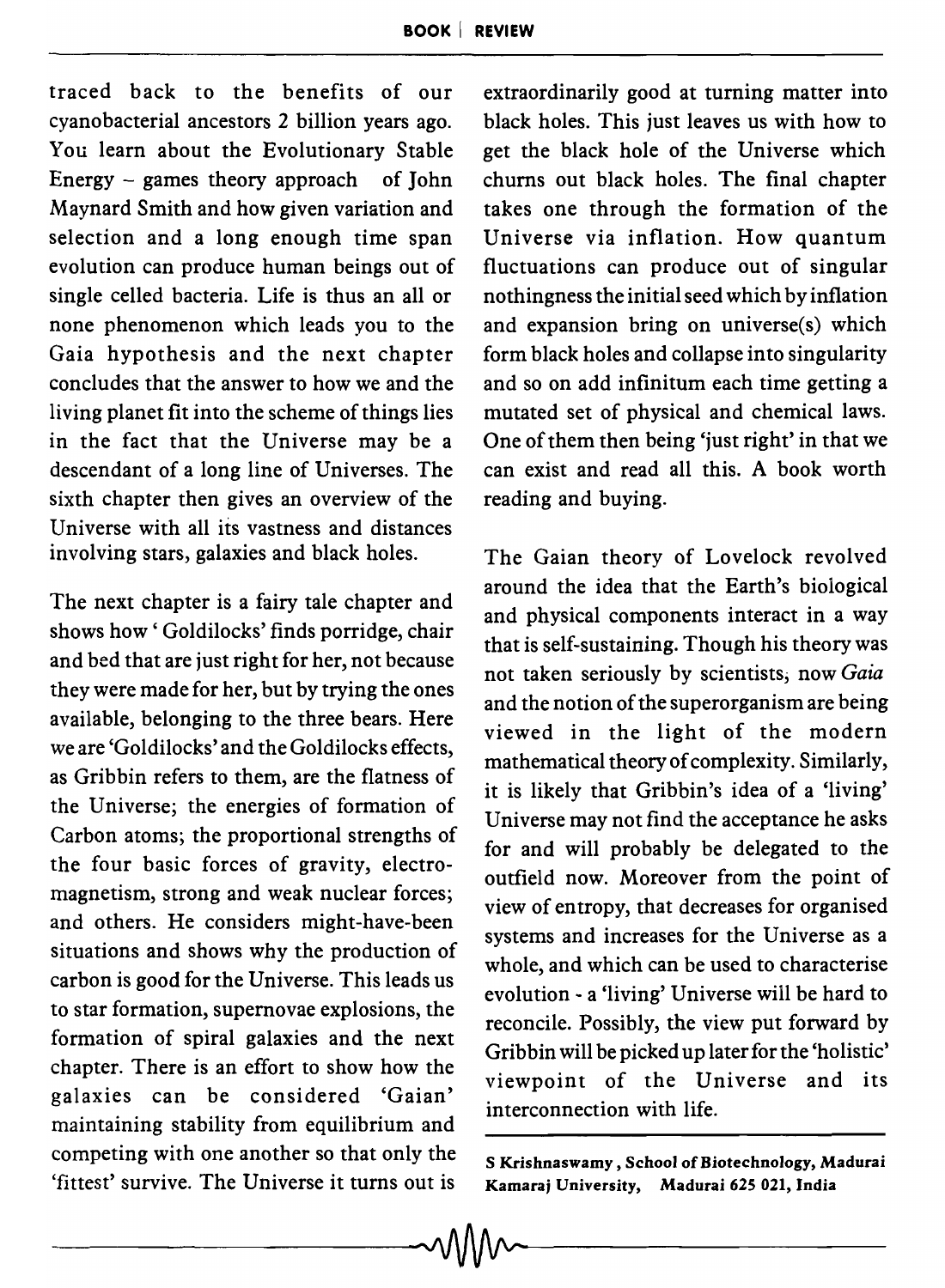### **Addendum to the article** *Some Unsolved Problems in Number Theory*  **by K Ramachandra in** *Resonance* **Vol.2, No.5, May 1997, pp.77-80**

1. S S Pillai - The omission of the name S S Pillai (Siva Sankaranarayana Pillai) in connection with Waring's problem is very serious. In a series of papers, Pillai proved that if  $k \ge 6$  and further if  $(3<sup>k</sup> + 1)/(2<sup>k</sup> - 1) \leq [1.5<sup>k</sup>] + 1$  then Waring's Conjecture is correct for that *k*. Around the same time (but a little later) L E Dickson proved this with  $k \ge 7$  and  $(3^k + 1)/(2^k - 1) \le [1.5^k] + 1$ . The inequality  $(3^k+1)/(2^k-1) \leq [1.5^k]+1$  was proved for all integers exceeding a certain constant C (same as in para on Waring's problem) by K Mahler. The history of this discovery is very well explained in G H Hardy and EM Wright, *Introduction to the Theory of Numbers* (see notes at the end of the chapter XXI). For another treasure house of information regarding priority of Pillai 's work see K Chandrasekharan, S S Pillai (obituary),]. *Indian Math.* Soc.,Vo1.1S, pp.l-10,19Sl. Regarding Pillai's achievements I mention the following: when I was in the Institute for Advanced Studies, Princeton, USA, during 1970-71, I noticed in the Institute Library a book by G H Hardy where he places Pillai as the greatest Indian mathematician after Srinivasa Ramanujan. Waring's Conjecture was proved for *k=S* by Chen-Jing-Run (around 1970) and for  $k=4$  by R Balasubramanian, J-M Deshouillers and F Dress in 1989. Cases  $k=2$  and 3 were disposed off (by simpler methods) by Lagrange and Wieferich respectively. About Pillai I have the following comment: Once I was talking to a responsible Indian specialist dealing with History of Mathematics. I was very surprised when I came to know that he had not heard ofPillai at all. I can account for it as follows. Pillai was very unassuming; he was a member of the Indian Mathematical Society alright; but he was not a fellow of any of the academies and he had no publicity whatsoever amongst mathematicians who had not looked at the book by G H Hardy and E M Wright mentioned earlier.

2. Last line in the text on page 78 should read 
$$
\left| \sum_{1 \le n \le x} \mu(an+b) \right| \le x^h
$$

### 3. A comment on *The Circle Method* in the box on page 78.

The function  $f(z)$  is analytic in  $|z| < 1$  and it does not exist anywhere in  $|z| \ge 1$ . (So the terminology *poles of fez)* is not correct). We have to make *r* a suitable function of *n* but still less than 1. Then decompose this circle into small bits in a particular way and obtain asymptotics of each bit. The cumulative effect of adding all these asymptotics will give the Hardy-Ramanujan formula for partitions. Actually Ramanujan in his first letter (this letter was